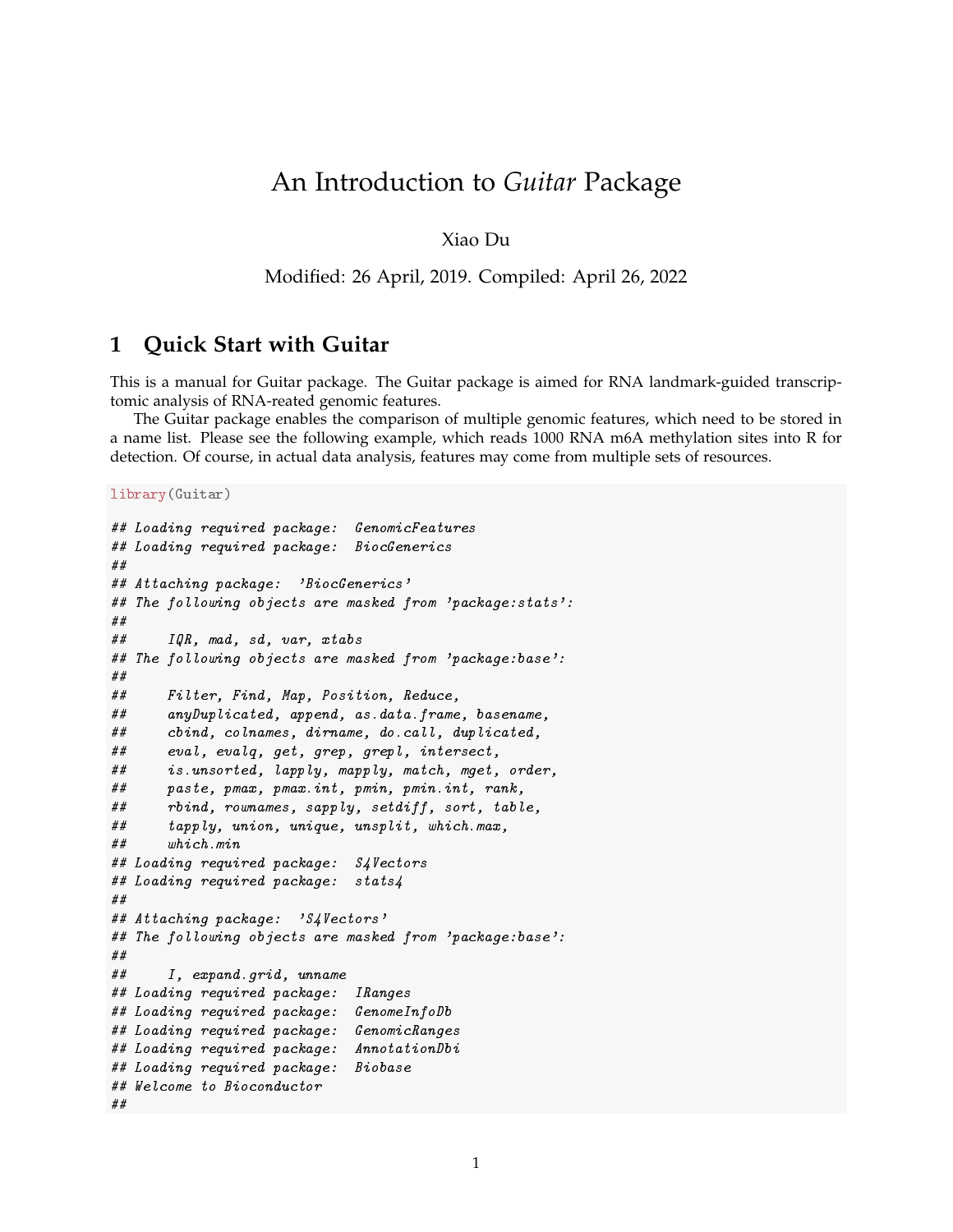```
## Vignettes contain introductory material; view
## with 'browseVignettes()'. To cite Bioconductor,
## see 'citation("Biobase")', and for packages
## 'citation("pkgname")'.
## Loading required package: rtracklayer
## Loading required package: magrittr
##
## Attaching package: 'magrittr'
## The following object is masked from 'package:GenomicRanges':
##
## subtract
## Loading required package: ggplot2
## Loading required package: dplyr
##
## Attaching package: 'dplyr'
## The following object is masked from 'package:AnnotationDbi':
##
## select
## The following object is masked from 'package:Biobase':
##
## combine
## The following objects are masked from 'package:GenomicRanges':
##
## intersect, setdiff, union
## The following object is masked from 'package:GenomeInfoDb':
##
## intersect
## The following objects are masked from 'package:IRanges':
##
## collapse, desc, intersect, setdiff, slice, union
## The following objects are masked from 'package:S4Vectors':
##
## first, intersect, rename, setdiff, setequal,
## union
## The following objects are masked from 'package:BiocGenerics':
##
## combine, intersect, setdiff, union
## The following objects are masked from 'package:stats':
##
## filter, lag
## The following objects are masked from 'package:base':
##
## intersect, setdiff, setequal, union
##
## Attaching package: 'Guitar'
## The following object is masked from 'package:BiocGenerics':
##
## normalize
# genomic features imported into named list
stBedFiles <- list(system.file("extdata", "m6A_mm10_exomePeak_1000peaks_bed12.bed",
                               package="Guitar"))
```
With the following script, we may generate the transcriptomic distribution of genomic features to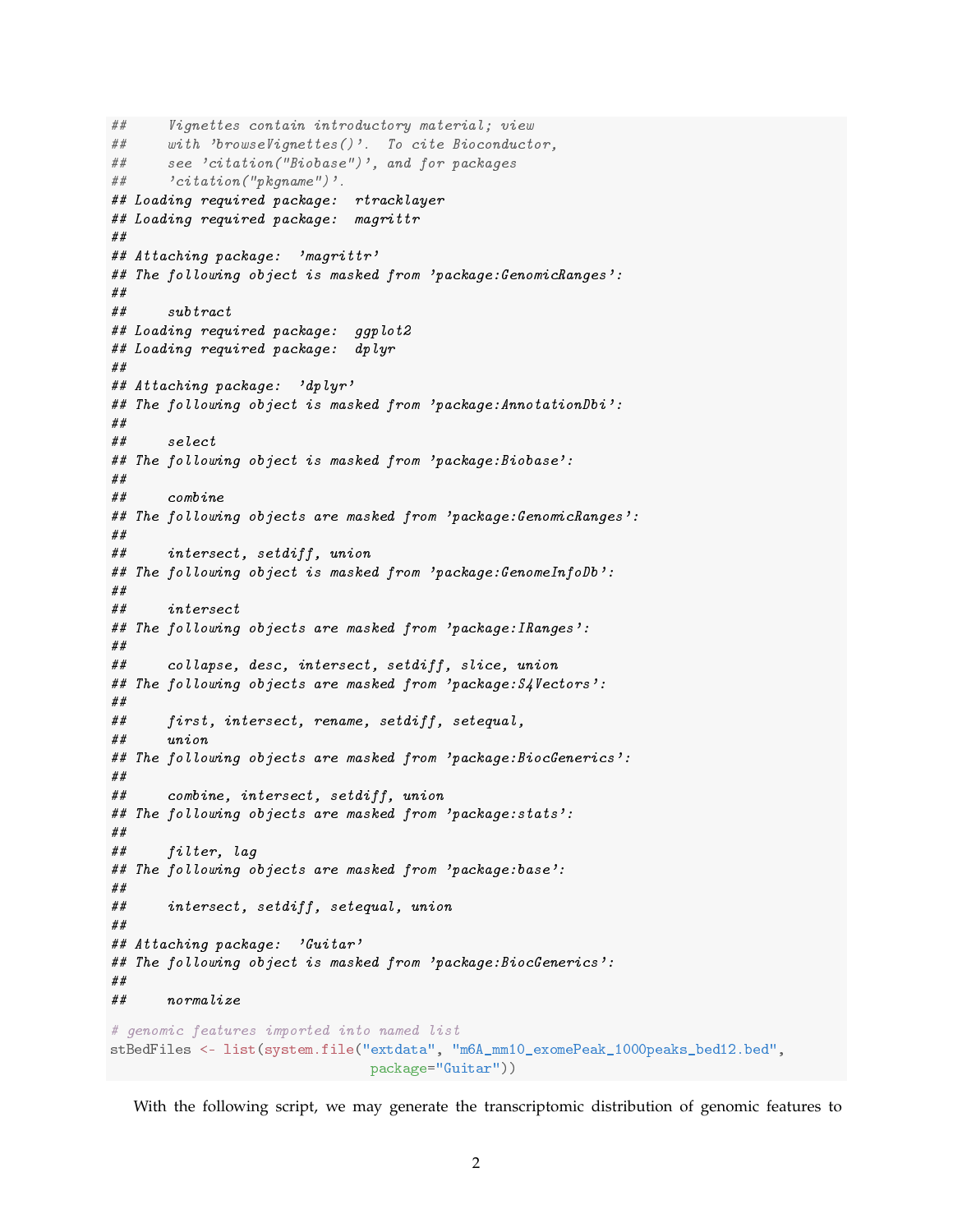be tested, and the result will be automatically saved into a PDF file under the working directory with prefix "example". With the GuitarPlot function, the gene annotation can be downloaded from internet automatically with a genome assembly number provided; however, this feature requires working internet and might take a longer time. The toy Guitar coordinates generated internally should never be re-used in other real data analysis.

```
count <- GuitarPlot(txGenomeVer = "mm10",
                     stBedFiles = stBedFiles,
                     miscOutFilePrefix = NA)
```
In a more efficent protocol, in order to re-use the gene annotation and *Guitar coordinates*, you will have to build Guitar Coordiantes from a *txdb* object in a separate step. The transcriptDb contains the gene annotation information and can be obtained in a number of ways, .e.g, download the complete gene annotation of species from UCSC automatically, which might takes a few minutes. In the following analysis, we load the *Txdb* object from a toy dataset provided with the Guitar package. Please note that this is only a very small part of the complete hg19 transcriptome, and the *Txdb* object provided with *Guitar* package should not be used in real data analysis. With a *TxDb* object that contains gene annotation information, we in the next build *Guitar coordiantes*, which is essentially a bridge connects the transcriptomic landmarks and genomic coordinates.

```
txdb_file <- system.file("extdata", "mm10_toy.sqlite",
                         package="Guitar")
txdb <- loadDb(txdb_file)
guitarTxdb <- makeGuitarTxdb(txdb = txdb, txPrimaryOnly = FALSE)
## [1] "There are 2946 transcripts of 2946 genes in the genome."
## [1] "total 2946 transcripts extracted ..."
## [1] "total 2719 transcripts left after ambiguity filter ..."
## [1] "total 2719 transcripts left after check chromosome validity ..."
## [1] "total 1342 mRNAs left after component length filter ..."
## [1] "total 307 ncRNAs left after ncRNA length filter ..."
## [1] "generate components for all tx"
## [1] "generate components for mRNA"
## [1] "generate components for lncRNA"
## [1] "generate chiped transcriptome"
## [1] "generate coverage checking ranges for tx"
## [1] "generate coverage checking ranges for mrna"
## [1] "generate coverage checking ranges for ncrna"
# Or use gff. file to generate guitarTxdb
# Or use getTxdb() to download TxDb from internet:
# txdb <- getTxdb(txGenomeVer="hg19")
# guitarTxdb <- makeGuitarTxdb(txdb)
```
You may now generate the Guitar plot from the named list of genome-based features.

```
GuitarPlot(txTxdb = txdb,stBedFiles = stBedFiles,
            miscOutFilePrefix = "example")
## [1] "20220426165135"
## [1] "There are 2946 transcripts of 2946 genes in the genome."
## [1] "total 2946 transcripts extracted ..."
## [1] "total 2719 transcripts left after ambiguity filter ..."
## [1] "total 2719 transcripts left after check chromosome validity ..."
```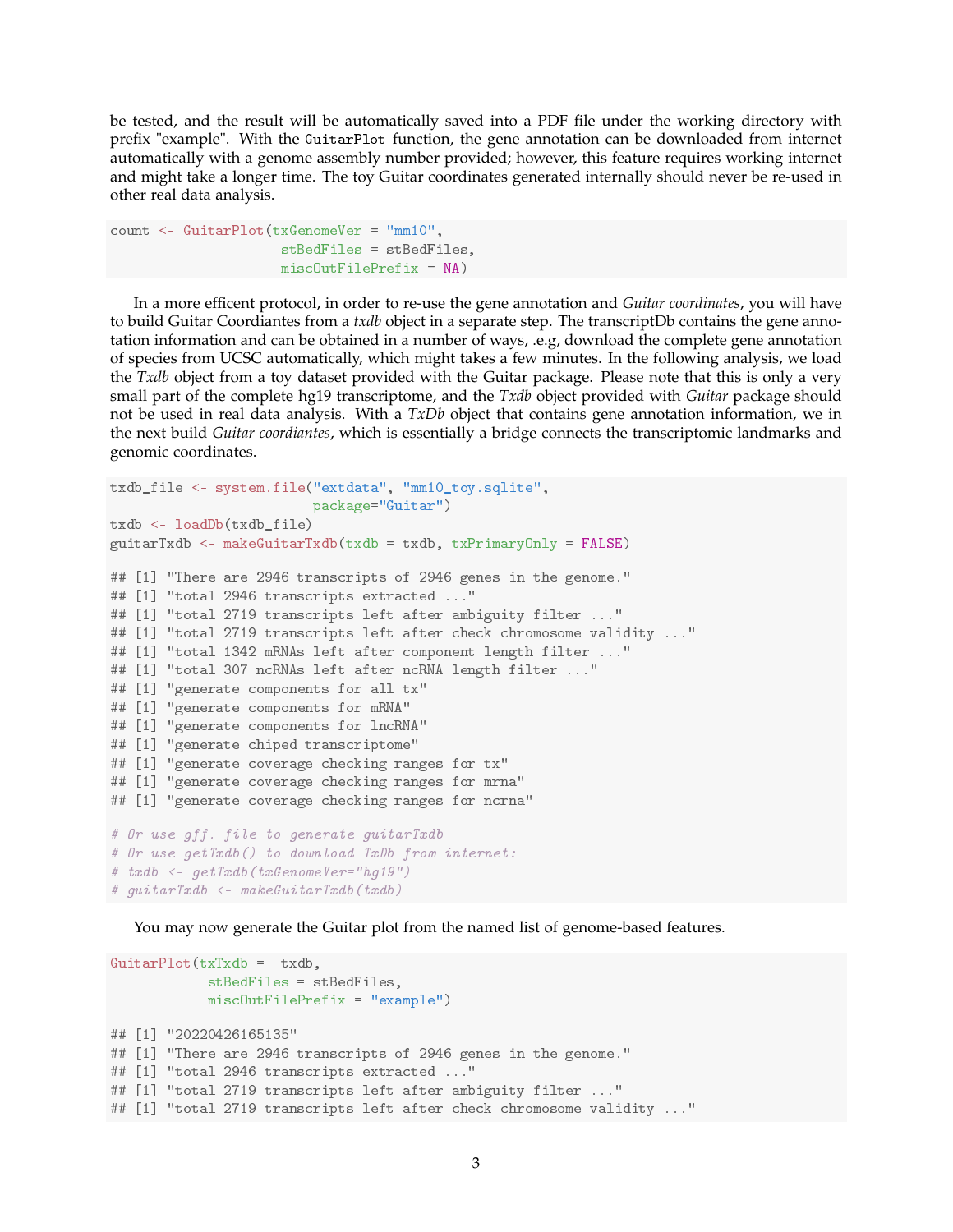```
## [1] "total 1342 mRNAs left after component length filter ..."
## [1] "total 307 ncRNAs left after ncRNA length filter ..."
## [1] "generate components for all tx"
## [1] "generate components for mRNA"
## [1] "generate components for lncRNA"
## [1] "generate chiped transcriptome"
## [1] "generate coverage checking ranges for tx"
## [1] "generate coverage checking ranges for mrna"
## [1] "generate coverage checking ranges for ncrna"
## [1] "20220426165146"
## [1] "import BED file /tmp/RtmpXyyFh6/Rinst349872f4014c9/Guitar/extdata/m6A_mm10_exomePeak_1000peaks_1
## [1] "sample 10 points for Group1"
## [1] "start figure plotting for tx ..."
## Warning: Use of 'densityCI$x' is discouraged. Use 'x' instead.
## Use of 'densityCI$x' is discouraged. Use 'x' instead.
## Warning: Use of 'densityCI$confidenceDown' is discouraged. Use 'confidenceDown' instead.
## Warning: Use of 'densityCI$x' is discouraged. Use 'x' instead.
## Warning: Use of 'densityCI$confidenceUp' is discouraged. Use 'confidenceUp' instead.
## Warning: Use of 'densityCI$x' is discouraged. Use 'x' instead.
## Warning: Use of 'densityCI$confidenceDown' is discouraged. Use 'confidenceDown' instead.
## Warning: Use of 'densityCI$confidenceUp' is discouraged. Use 'confidenceUp' instead.
## Warning: Use of 'densityCI$x' is discouraged. Use 'x' instead.
## Warning: Use of 'vline_pos$x1' is discouraged. Use 'x1' instead.
## Warning: Use of 'vline_pos$y1' is discouraged. Use 'y1' instead.
## Warning: Use of 'vline_pos$x2' is discouraged. Use 'x2' instead.
## Warning: Use of 'vline_pos$y2' is discouraged. Use 'y2' instead.
## [1] "start figure plotting for mrna ..."
## Warning: Use of 'densityCI$x' is discouraged. Use 'x' instead.
## Warning: Use of 'densityCI$x' is discouraged. Use 'x' instead.
## Warning: Use of 'densityCI$confidenceDown' is discouraged. Use 'confidenceDown' instead.
## Warning: Use of 'densityCI$x' is discouraged. Use 'x' instead.
## Warning: Use of 'densityCI$confidenceUp' is discouraged. Use 'confidenceUp' instead.
## Warning: Use of 'densityCI$x' is discouraged. Use 'x' instead.
## Warning: Use of 'densityCI$confidenceDown' is discouraged. Use 'confidenceDown' instead.
## Warning: Use of 'densityCI$confidenceUp' is discouraged. Use 'confidenceUp' instead.
## Warning: Use of 'densityCI$x' is discouraged. Use 'x' instead.
## Warning: Use of 'vline_pos$x1' is discouraged. Use 'x1' instead.
## Warning: Use of 'vline pos$y1' is discouraged. Use 'y1' instead.
## Warning: Use of 'vline_pos$x2' is discouraged. Use 'x2' instead.
## Warning: Use of 'vline_pos$y2' is discouraged. Use 'y2' instead.
## [1] "start figure plotting for ncrna ..."
## Warning: Use of 'densityCI$x' is discouraged. Use 'x' instead.
## Warning: Use of 'densityCI$x' is discouraged. Use 'x' instead.
## Warning: Use of 'densityCI$confidenceDown' is discouraged. Use 'confidenceDown' instead.
## Warning: Use of 'densityCI$x' is discouraged. Use 'x' instead.
## Warning: Use of 'densityCI$confidenceUp' is discouraged. Use 'confidenceUp' instead.
## Warning: Use of 'densityCI$x' is discouraged. Use 'x' instead.
## Warning: Use of 'densityCI$confidenceDown' is discouraged. Use 'confidenceDown' instead.
## Warning: Use of 'densityCI$confidenceUp' is discouraged. Use 'confidenceUp' instead.
## Warning: Use of 'densityCI$x' is discouraged. Use 'x' instead.
```

```
4
```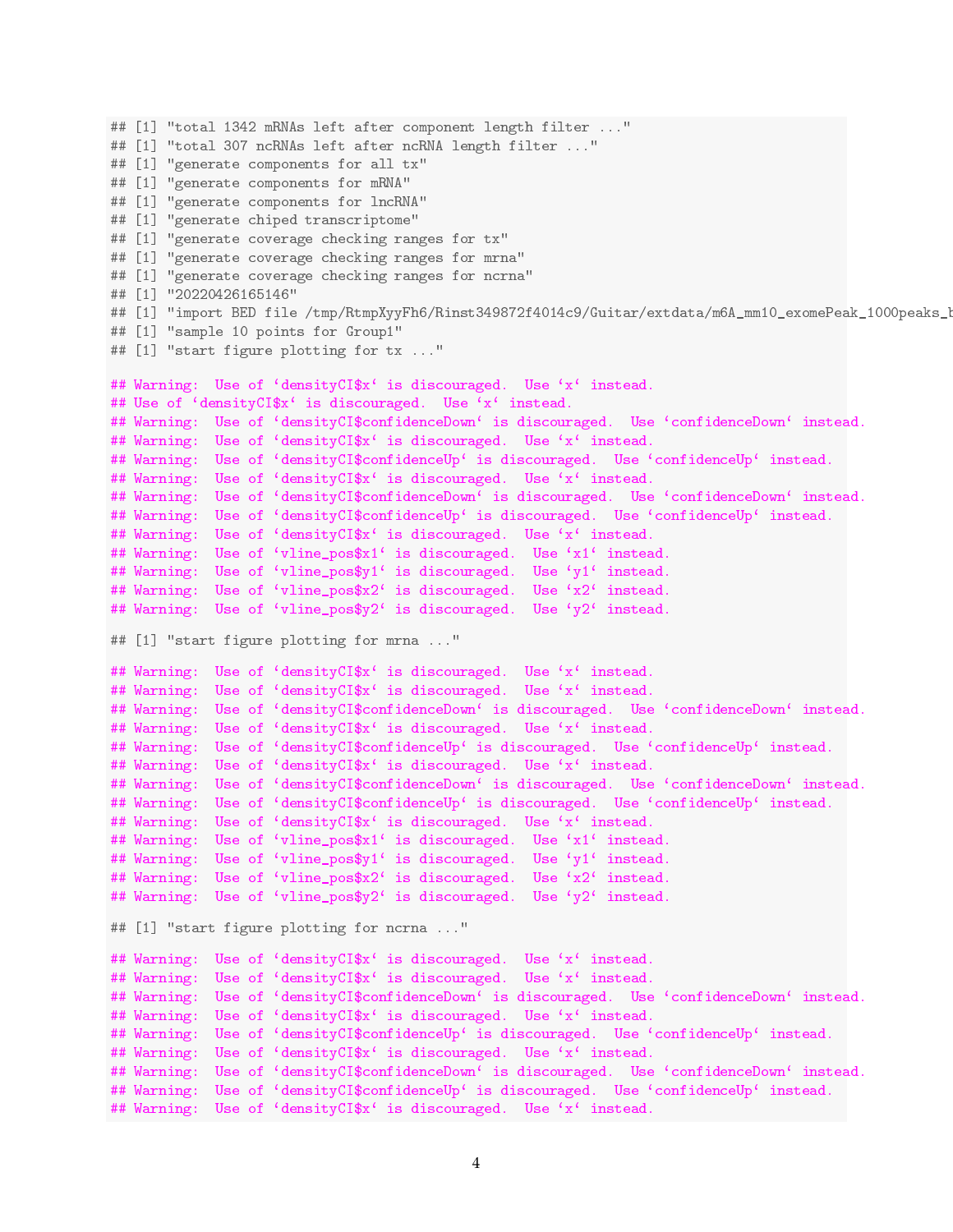```
## Warning: Use of 'vline_pos$x1' is discouraged. Use 'x1' instead.
## Warning: Use of 'vline_pos$y1' is discouraged. Use 'y1' instead.
## Warning: Use of 'vline_pos$x2' is discouraged. Use 'x2' instead.
## Warning: Use of 'vline_pos$y2' is discouraged. Use 'y2' instead.
```
Alternatively, you may also optionally include the promoter DNA region and tail DNA region on the 5' and 3' side of a transcript in the plot with parameter headOrtail =TRUE.

```
GuitarPlot(txTxdb = txdb,stBedFiles = stBedFiles,
            headOrtail = TRUE)
## [1] "20220426165212"
## [1] "There are 2946 transcripts of 2946 genes in the genome."
## [1] "total 2946 transcripts extracted ..."
## [1] "total 2719 transcripts left after ambiguity filter ..."
## [1] "total 2719 transcripts left after check chromosome validity ..."
## [1] "total 1342 mRNAs left after component length filter ..."
## [1] "total 307 ncRNAs left after ncRNA length filter ..."
## [1] "generate components for all tx"
## [1] "generate components for mRNA"
## [1] "generate components for lncRNA"
## [1] "generate chiped transcriptome"
## [1] "generate coverage checking ranges for tx"
## [1] "generate coverage checking ranges for mrna"
## [1] "generate coverage checking ranges for ncrna"
## [1] "20220426165223"
## [1] "import BED file /tmp/RtmpXyyFh6/Rinst349872f4014c9/Guitar/extdata/m6A_mm10_exomePeak_1000peaks_1
## [1] "sample 10 points for Group1"
## [1] "start figure plotting for tx ..."
## Warning: Use of 'densityCI$x' is discouraged. Use 'x' instead.
## Use of 'densityCI$x' is discouraged. Use 'x' instead.
## Warning: Use of 'densityCI$confidenceDown' is discouraged. Use 'confidenceDown' instead.
## Warning: Use of 'densityCI$x' is discouraged. Use 'x' instead.
## Warning: Use of 'densityCI$confidenceUp' is discouraged. Use 'confidenceUp' instead.
## Warning: Use of 'densityCI$x' is discouraged. Use 'x' instead.
## Warning: Use of 'densityCI$confidenceDown' is discouraged. Use 'confidenceDown' instead.
## Warning: Use of 'densityCI$confidenceUp' is discouraged. Use 'confidenceUp' instead.
## Warning: Use of 'densityCI$x' is discouraged. Use 'x' instead.
## Warning: Use of 'vline_pos$x1' is discouraged. Use 'x1' instead.
## Warning: Use of 'vline_pos$y1' is discouraged. Use 'y1' instead.
## Warning: Use of 'vline_pos$x2' is discouraged. Use 'x2' instead.
## Warning: Use of 'vline_pos$y2' is discouraged. Use 'y2' instead.
```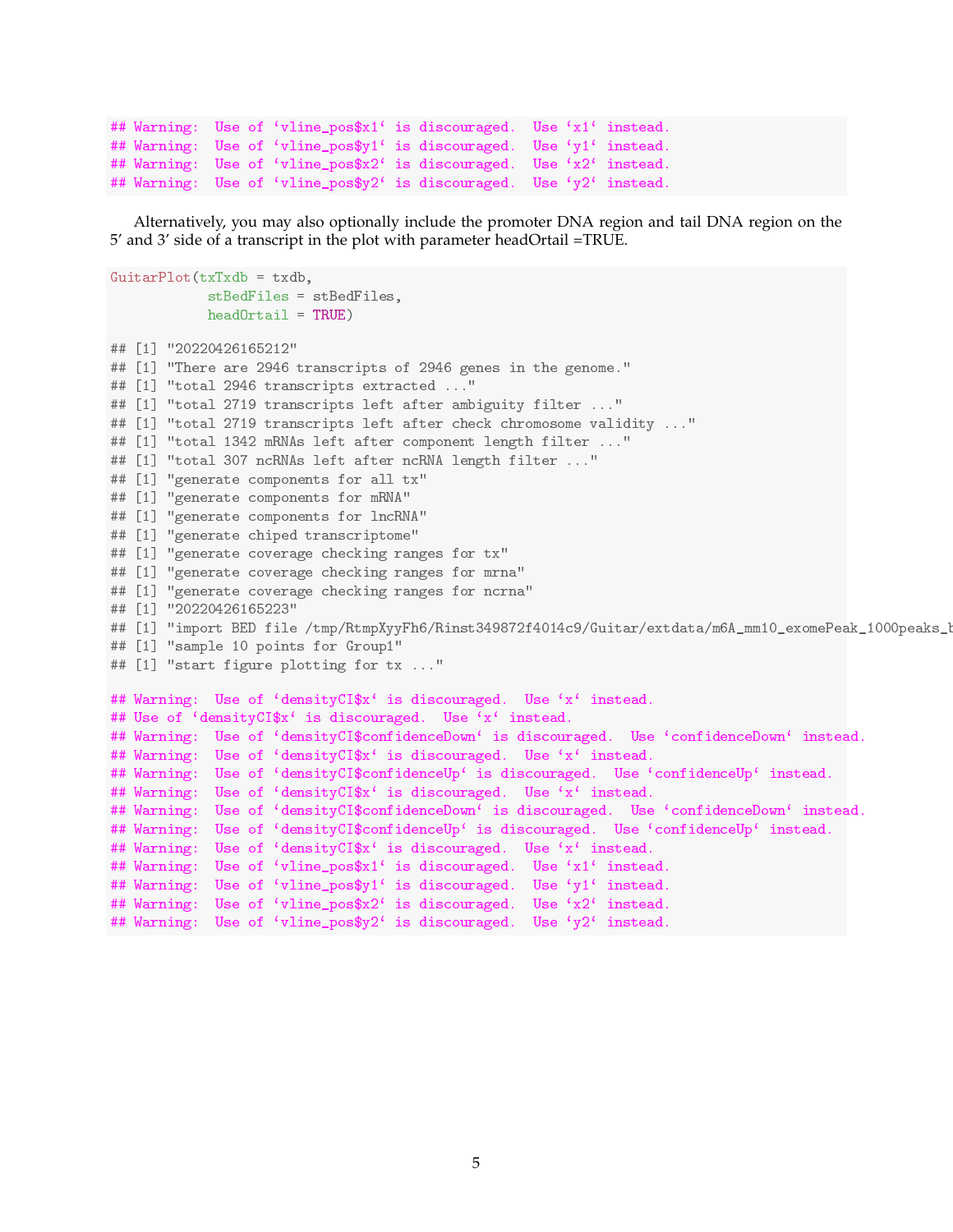

Alternatively, you may also optionally include the Confidence Interval for guitar plot with parameter  $enableCI = FALSE.$ 

```
GuitarPlot(txTxdb = txdb,
            stBedFiles = stBedFiles,
            headOrtail = TRUE,enableCI = FALSE)## [1] "20220426165244"
## [1] "There are 2946 transcripts of 2946 genes in the genome."
## [1] "total 2946 transcripts extracted ..."
## [1] "total 2719 transcripts left after ambiguity filter ..."
## [1] "total 2719 transcripts left after check chromosome validity ..."
## [1] "total 1342 mRNAs left after component length filter ..."
## [1] "total 307 ncRNAs left after ncRNA length filter ..."
## [1] "generate components for all tx"
## [1] "generate components for mRNA"
## [1] "generate components for lncRNA"
## [1] "generate chiped transcriptome"
## [1] "generate coverage checking ranges for tx"
## [1] "generate coverage checking ranges for mrna"
## [1] "generate coverage checking ranges for ncrna"
## [1] "20220426165255"
## [1] "import BED file /tmp/RtmpXyyFh6/Rinst349872f4014c9/Guitar/extdata/m6A_mm10_exomePeak_1000peaks_1
## [1] "sample 10 points for Group1"
## [1] "start figure plotting for tx ..."
## Warning: Use of 'densityCI$x' is discouraged. Use 'x' instead.
## Use of 'densityCI$x' is discouraged. Use 'x' instead.
## Warning: Use of 'vline_pos$x1' is discouraged. Use 'x1' instead.
## Warning: Use of 'vline_pos$y1' is discouraged. Use 'y1' instead.
## Warning: Use of 'vline_pos$x2' is discouraged. Use 'x2' instead.
## Warning: Use of 'vline_pos$y2' is discouraged. Use 'y2' instead.
```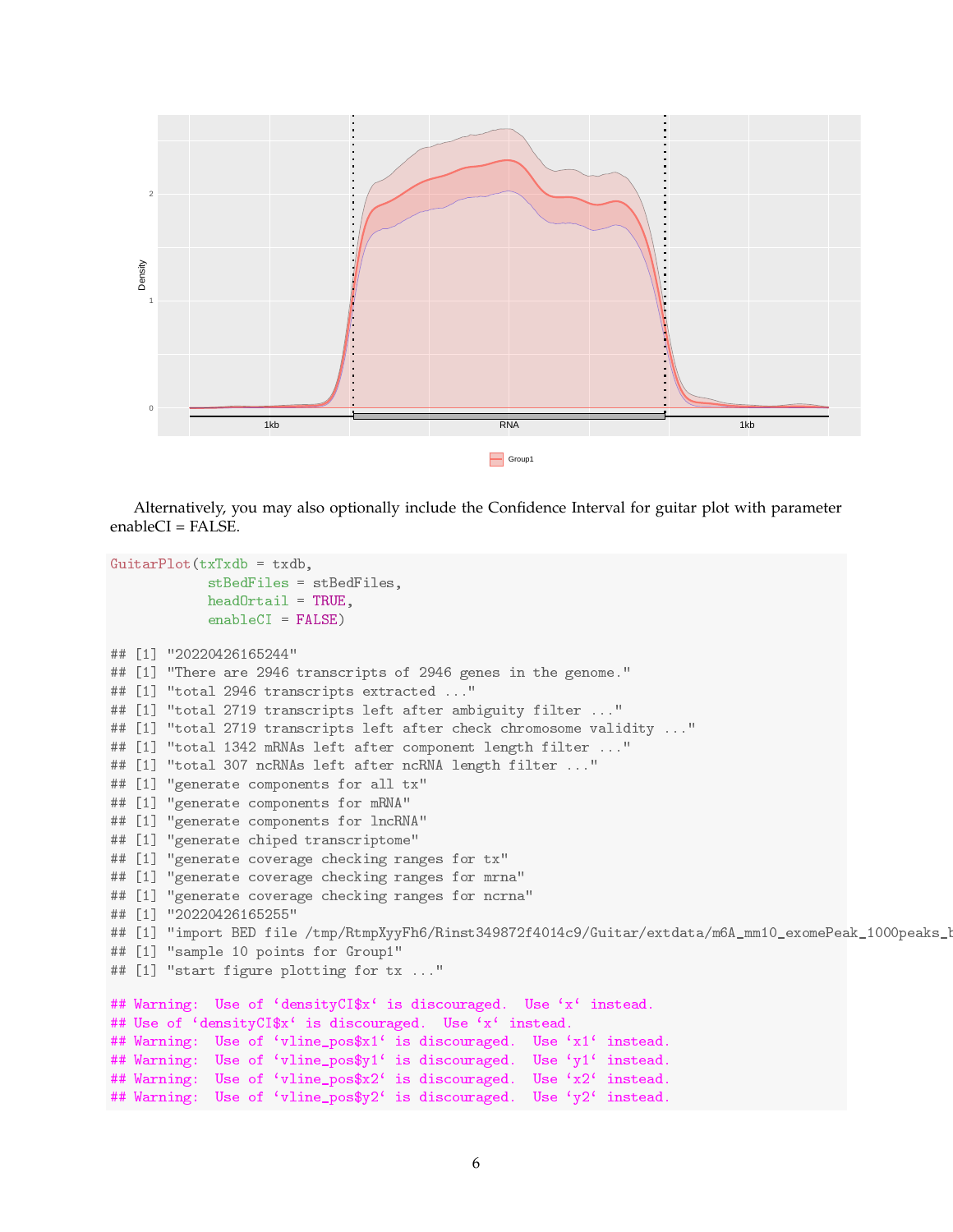

# **2 Supported Data Format**

Besides BED file, Guitar package also supports GRangesList and GRanges data structures. Please see the following examples.

```
# import different data formats into a named list object.
# These genomic features are using mm10 genome assembly
stBedFiles <- list(system.file("extdata", "m6A_mm10_exomePeak_1000peaks_bed12.bed",
                   package="Guitar"),
                   system.file("extdata", "m6A_mm10_exomePeak_1000peaks_bed6.bed",
                   package="Guitar"))
# Build Guitar Coordinates
txdb_file <- system.file("extdata", "mm10_toy.sqlite",
                         package="Guitar")
txdb <- loadDb(txdb_file)
# Guitar Plot
GuitarPlot(txTxdb = txdb,
            stBedFiles = stBedFiles,
            headOrtail = TRUE,enableCI = FALSE,
            mapFilterTranscript = TRUE,
            pltTxType = c("mrna"),
            stGroupName = c("BED12","BED6"))
## [1] "20220426165257"
## [1] "There are 2946 transcripts of 2946 genes in the genome."
## [1] "total 2946 transcripts extracted ..."
## [1] "total 2719 transcripts left after ambiguity filter ..."
## [1] "total 2719 transcripts left after check chromosome validity ..."
## [1] "total 1342 mRNAs left after component length filter ..."
```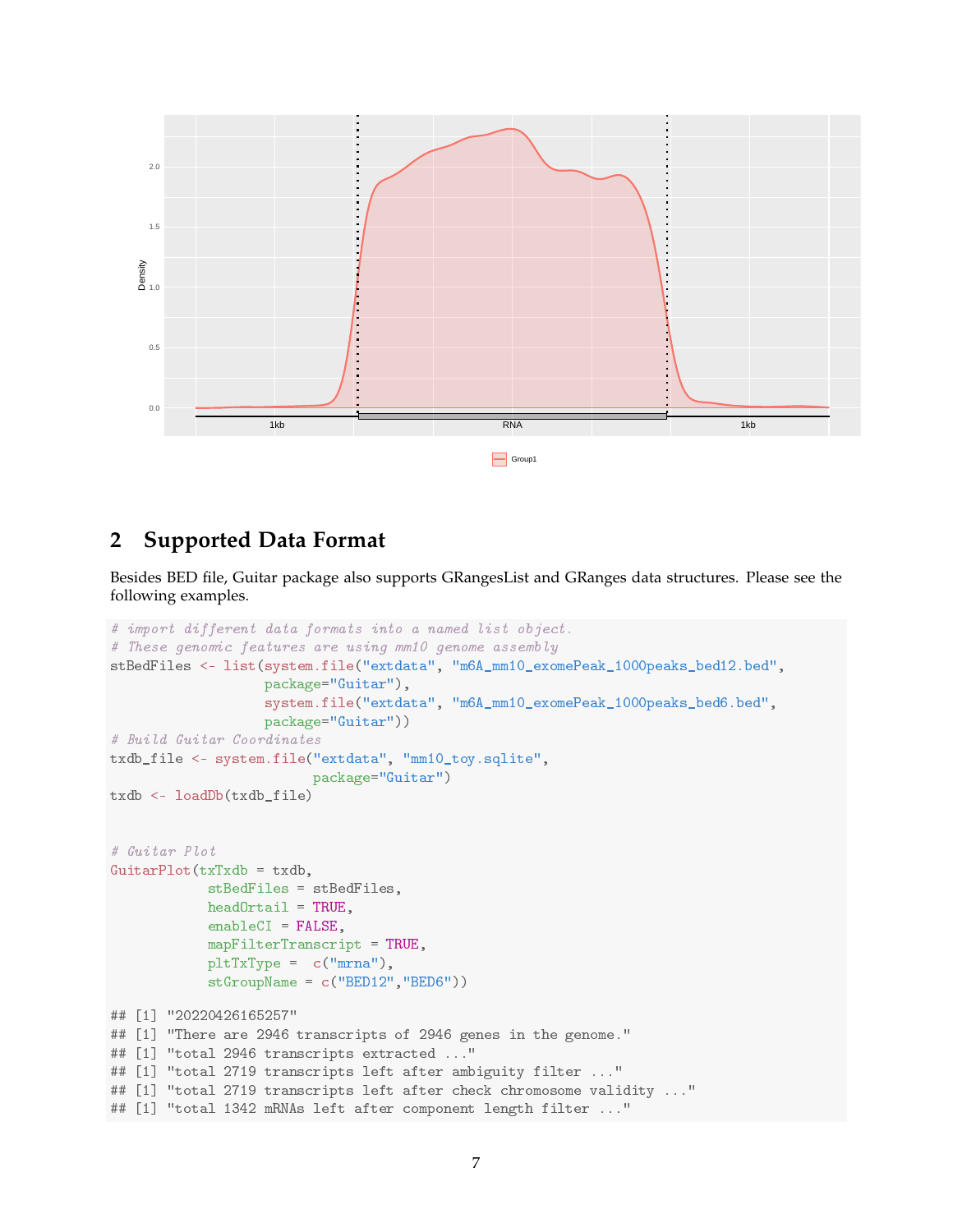```
## [1] "total 307 ncRNAs left after ncRNA length filter ..."
## [1] "generate components for mRNA"
## [1] "generate chiped transcriptome"
## [1] "generate coverage checking ranges for mrna"
## [1] "20220426165309"
## [1] "import BED file /tmp/RtmpXyyFh6/Rinst349872f4014c9/Guitar/extdata/m6A_mm10_exomePeak_1000peaks_bed12.bed"
## [1] "import BED file /tmp/RtmpXyyFh6/Rinst349872f4014c9/Guitar/extdata/m6A_mm10_exomePeak_1000peaks_1
## [1] "sample 10 points for BED12"
## [1] "sample 10 points for BED6"
## [1] "start figure plotting for mrna ..."
## Warning: Use of 'densityCI$x' is discouraged. Use 'x' instead.
## Use of 'densityCI$x' is discouraged. Use 'x' instead.
## Warning: Use of 'vline_pos$x1' is discouraged. Use 'x1' instead.
## Warning: Use of 'vline_pos$y1' is discouraged. Use 'y1' instead.
## Warning: Use of 'vline_pos$x2' is discouraged. Use 'x2' instead.
## Warning: Use of 'vline_pos$y2' is discouraged. Use 'y2' instead.
```


## **3 Processing of sampling sites information**

We can select parameters for site sampling.

```
stGRangeLists = vector("list", length(stBedFiles))
sitesPoints <- list()
for (i in seq_len(length(stBedFiles))) {
      stGRangeLists[[i]] <- blocks(import(stBedFiles[[i]]))
    }
   for (i in seq_len(length(stGRangeLists))) {
      sitesPoints[[i]] <- samplePoints(stGRangeLists[i],
                                  stSampleNum = 10,
                                  stAmblguity = 5,
```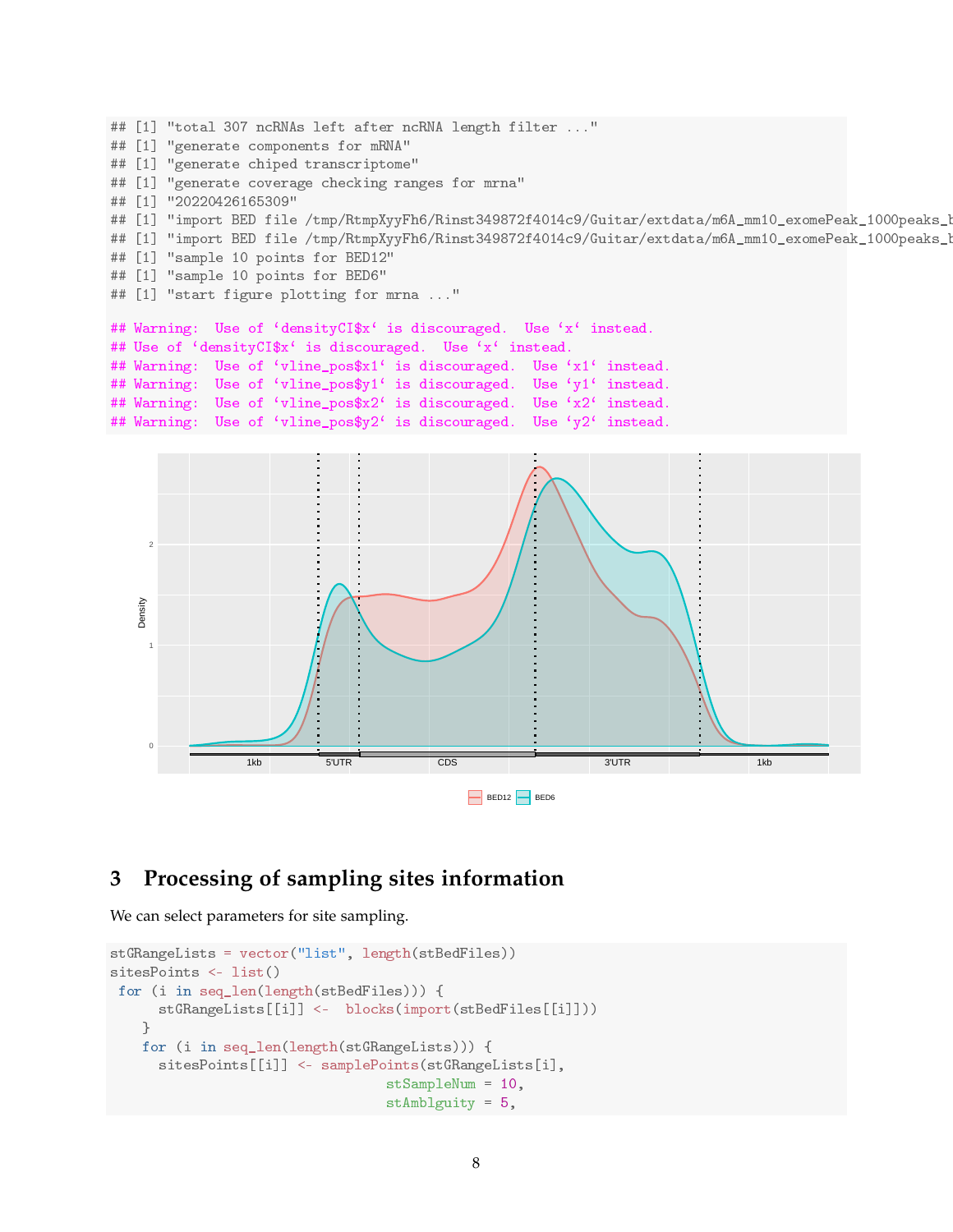```
pltTxType = c("mrna"),
stSampleModle = "Equidistance",
mapFilterTranscript = FALSE,
guitarTxdb = guitarTxdb)
```

```
}
```
## **4 Guitar Coordinates - Transcriptomic Landmarks Projected on Genome**

The guitarTxdb object contains the genome-projected transcriptome coordinates, which can be valuable for evaluating transcriptomic information related applications, such as checking the quality of MeRIP-Seq data. The Guitar coordinates are essentially the genomic projection of standardized transcript-based coordiantes, making a viable bridge beween the landmarks on transcript and genome-based coordinates.

It is based on the *txdb* object input, extracts the transcript information in txdb, selects the transcripts that match the parameters according to the component parameters set by the user, and saves according to the transcript type (tx, mrna, ncrna).

```
guitarTxdb <- makeGuitarTxdb(txdb = txdb,
                             txAmblguity = 5,
                             txMrnaComponentProp = c(0.1,0.15,0.6,0.05,0.1),
                             txLncrnaComponentProp = c(0.2, 0.6, 0.2),pltTxType = c("tx","mrna","ncrna"),
                             txPrimaryOnly = FALSE)
## [1] "There are 2946 transcripts of 2946 genes in the genome."
## [1] "total 2946 transcripts extracted ..."
## [1] "total 2719 transcripts left after ambiguity filter ..."
## [1] "total 2719 transcripts left after check chromosome validity ..."
## [1] "total 1342 mRNAs left after component length filter ..."
## [1] "total 307 ncRNAs left after ncRNA length filter ..."
## [1] "generate components for all tx"
## [1] "generate components for mRNA"
## [1] "generate components for lncRNA"
## [1] "generate chiped transcriptome"
## [1] "generate coverage checking ranges for tx"
## [1] "generate coverage checking ranges for mrna"
## [1] "generate coverage checking ranges for ncrna"
```
## **5 Check the Overlapping between Different Components**

We can also check the distribution of the Guitar coordinates built.

```
gcl <- list(guitarTxdb$tx$tx)
GuitarPlot(txTxdb = txdb,stGRangeLists = gcl,
                stSampleNum = 200,
                enableCI = TRUE,
                pltTxType = c("tx"),
                txPrimaryOnly = FALSE
                )
```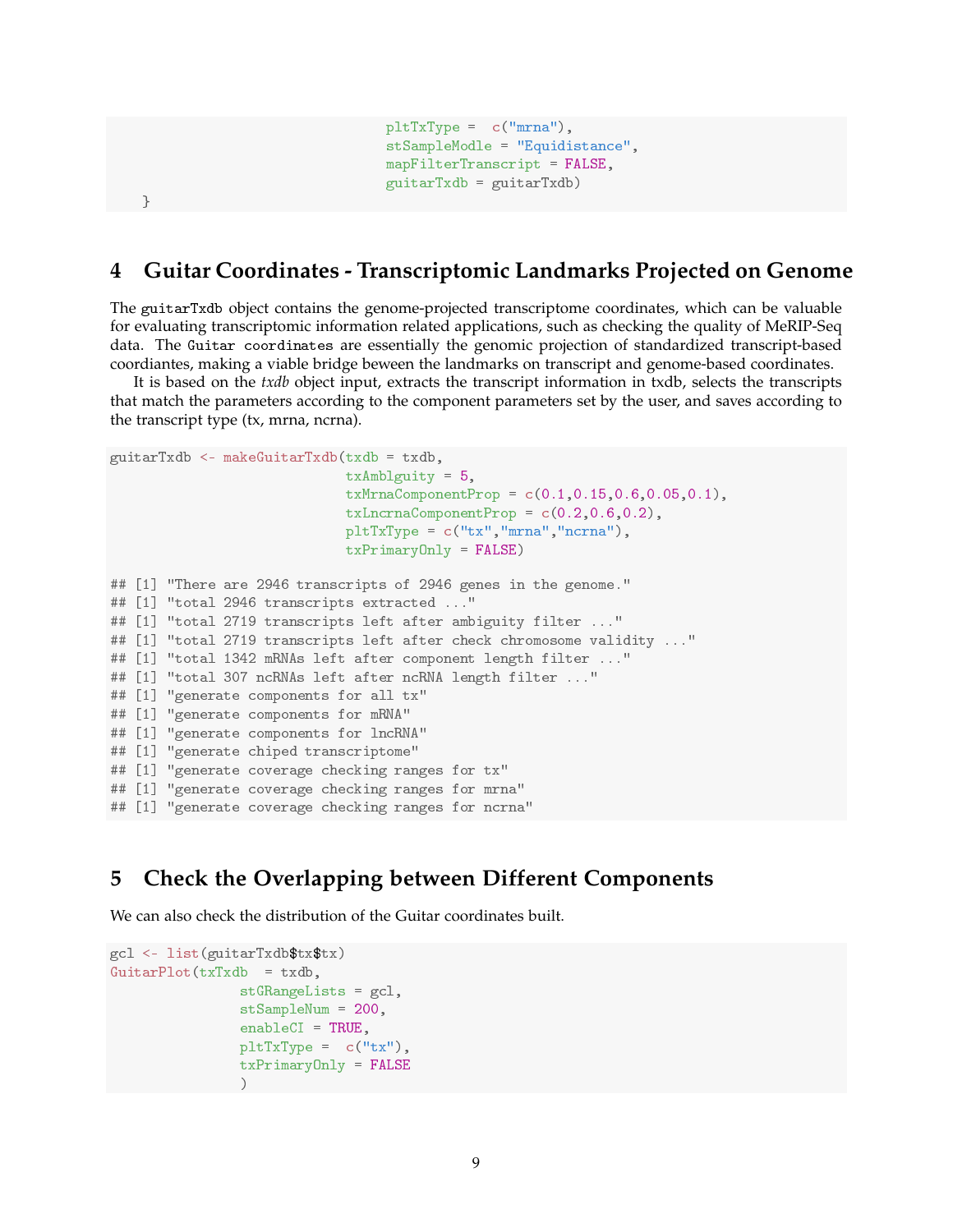```
## [1] "20220426165323"
## [1] "There are 2946 transcripts of 2946 genes in the genome."
## [1] "total 2946 transcripts extracted ..."
## [1] "total 2719 transcripts left after ambiguity filter ..."
## [1] "total 2719 transcripts left after check chromosome validity ..."
## [1] "total 1342 mRNAs left after component length filter ..."
## [1] "total 307 ncRNAs left after ncRNA length filter ..."
## [1] "generate components for all tx"
## [1] "generate chiped transcriptome"
## [1] "generate coverage checking ranges for tx"
## [1] "20220426165333"
## [1] "sample 200 points for Group1"
## [1] "start figure plotting for tx ..."
## Warning: Use of 'densityCI$x' is discouraged. Use 'x' instead.
## Use of 'densityCI$x' is discouraged. Use 'x' instead.
## Warning: Use of 'densityCI$confidenceDown' is discouraged. Use 'confidenceDown' instead.
## Warning: Use of 'densityCI$x' is discouraged. Use 'x' instead.
## Warning: Use of 'densityCI$confidenceUp' is discouraged. Use 'confidenceUp' instead.
## Warning: Use of 'densityCI$x' is discouraged. Use 'x' instead.
## Warning: Use of 'densityCI$confidenceDown' is discouraged. Use 'confidenceDown' instead.
## Warning: Use of 'densityCI$confidenceUp' is discouraged. Use 'confidenceUp' instead.
## Warning: Use of 'densityCI$x' is discouraged. Use 'x' instead.
## Warning: Use of 'vline_pos$x1' is discouraged. Use 'x1' instead.
## Warning: Use of 'vline_pos$y1' is discouraged. Use 'y1' instead.<br>## Warning: Use of 'vline_pos$x2' is discouraged. Use 'x2' instead.
## Warning: Use of 'vline_pos$x2' is discouraged.
## Warning: Use of 'vline_pos$y2' is discouraged. Use 'y2' instead
```


Alternatively, we can extract the RNA components, check the distribution of tx components in the transcriptome

```
GuitarCoords <- guitarTxdb$tx$txComponentGRange
type <- paste(mcols(GuitarCoords)$componentType,mcols(GuitarCoords)$txType)
```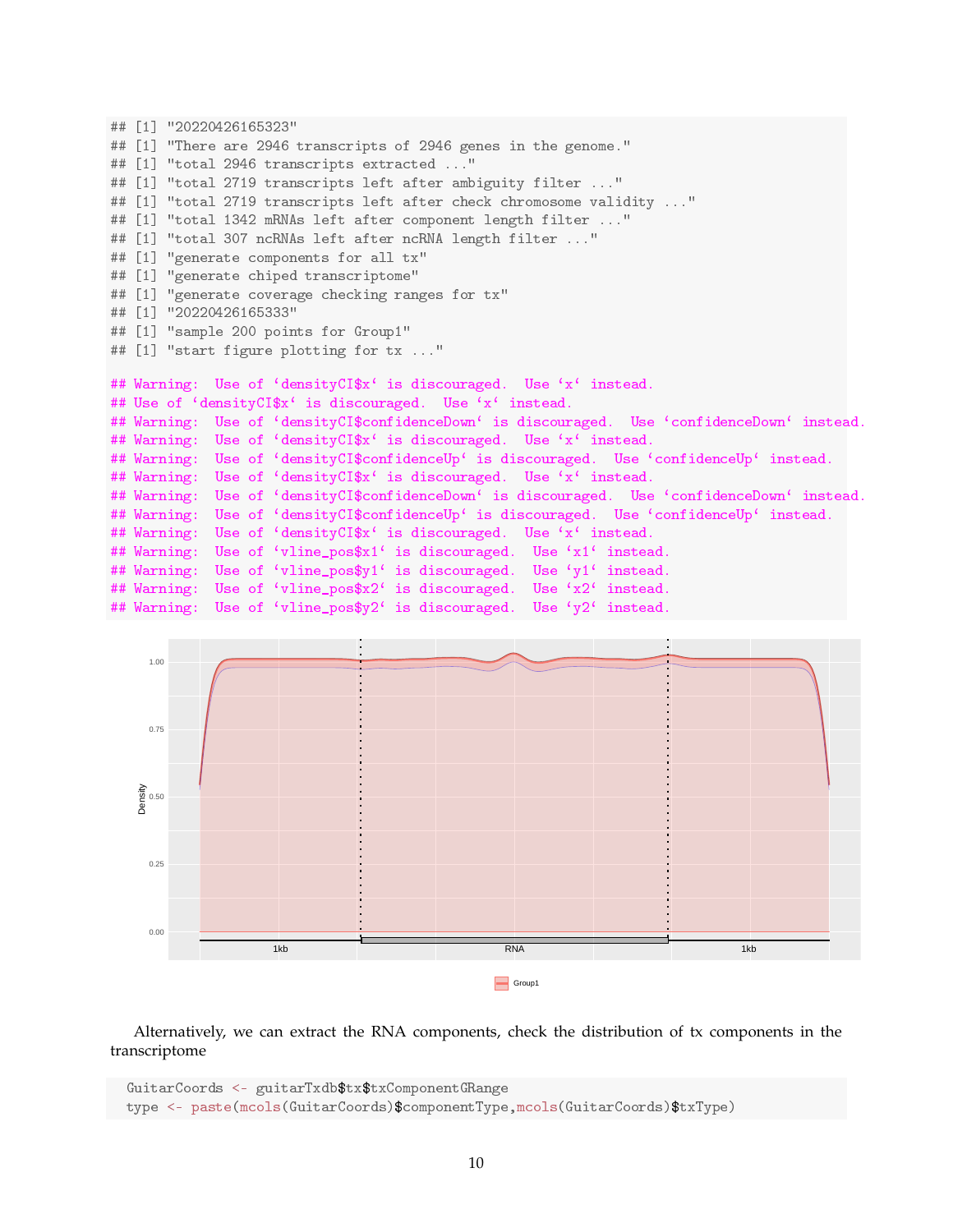```
key <- unique(type)
  landmark <- list(1,2,3,4,5,6,7,8,9,10,11)
 names(landmark) <- key
 for (i in 1:length(key)) {
 landmark[[i]] <- GuitarCoords[type==key[i]]
}
GuitarPlot(txTxdb = txdb,
               stGRangeLists = landmark[1:3],
                pltTxType = c("tx"),
                enableCI = FALSE\lambda## [1] "20220426170042"
## [1] "There are 2946 transcripts of 2946 genes in the genome."
## [1] "total 2946 transcripts extracted ..."
## [1] "total 2719 transcripts left after ambiguity filter ..."
## [1] "total 2719 transcripts left after check chromosome validity ..."
## [1] "total 1342 mRNAs left after component length filter ..."
## [1] "total 307 ncRNAs left after ncRNA length filter ..."
## [1] "generate components for all tx"
## [1] "generate chiped transcriptome"
## [1] "generate coverage checking ranges for tx"
## [1] "20220426170051"
## [1] "sample 10 points for Group1"
## [1] "sample 10 points for Group2"
## [1] "sample 10 points for Group3"
## [1] "start figure plotting for tx ..."
## Warning: Use of 'densityCI$x' is discouraged. Use 'x' instead.
## Use of 'densityCI$x' is discouraged. Use 'x' instead.
## Warning: Use of 'vline_pos$x1' is discouraged. Use 'x1' instead.
## Warning: Use of 'vline_pos$y1' is discouraged. Use 'y1' instead.
## Warning: Use of 'vline_pos$x2' is discouraged. Use 'x2' instead.
## Warning: Use of 'vline_pos$y2' is discouraged. Use 'y2' instead.
```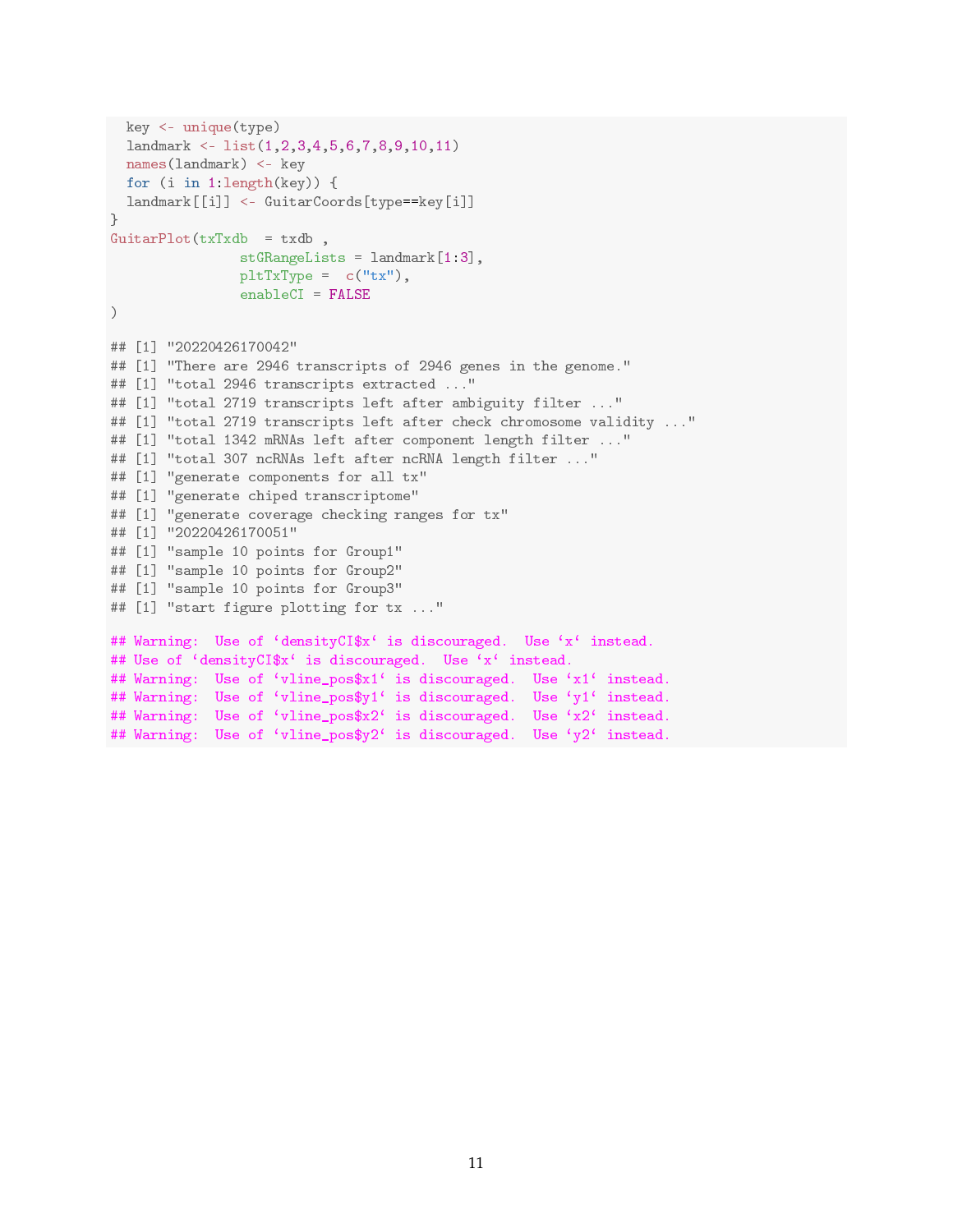

Check the distribution of mRNA components in the transcriptome

```
GuitarPlot(txTxdb = txdb,
                stGRangeLists = landmark[4:8],
                pltTxType = c("mrna"),
                enableCI = FALSE
)
## [1] "20220426170111"
## [1] "There are 2946 transcripts of 2946 genes in the genome."
## [1] "total 2946 transcripts extracted ..."
## [1] "total 2719 transcripts left after ambiguity filter ..."
## [1] "total 2719 transcripts left after check chromosome validity ..."
## [1] "total 1342 mRNAs left after component length filter ..."
```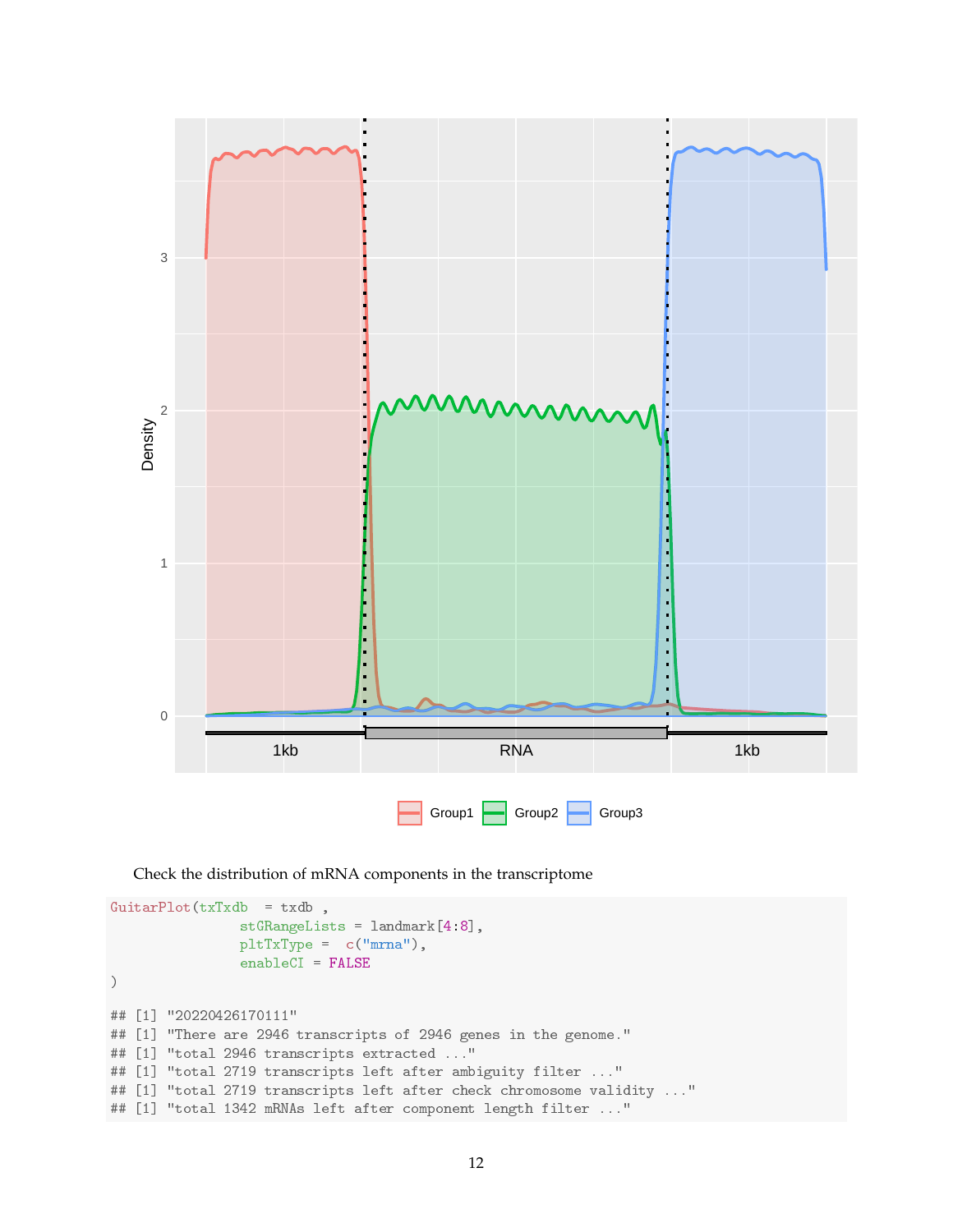```
## [1] "total 307 ncRNAs left after ncRNA length filter ..."
## [1] "generate components for mRNA"
## [1] "generate chiped transcriptome"
## [1] "generate coverage checking ranges for mrna"
## [1] "20220426170122"
## [1] "sample 10 points for Group1"
## [1] "sample 10 points for Group2"
## [1] "sample 10 points for Group3"
## [1] "sample 10 points for Group4"
## [1] "sample 10 points for Group5"
## [1] "start figure plotting for mrna ..."
## Warning: Use of 'densityCI$x' is discouraged. Use 'x' instead.
## Use of 'densityCI$x' is discouraged. Use 'x' instead.
## Warning: Use of 'vline_pos$x1' is discouraged. Use 'x1' instead.
## Warning: Use of 'vline_pos$y1' is discouraged. Use 'y1' instead.
## Warning: Use of 'vline_pos$x2' is discouraged. Use 'x2' instead.
## Warning: Use of 'vline_pos$y2' is discouraged. Use 'y2' instead.
```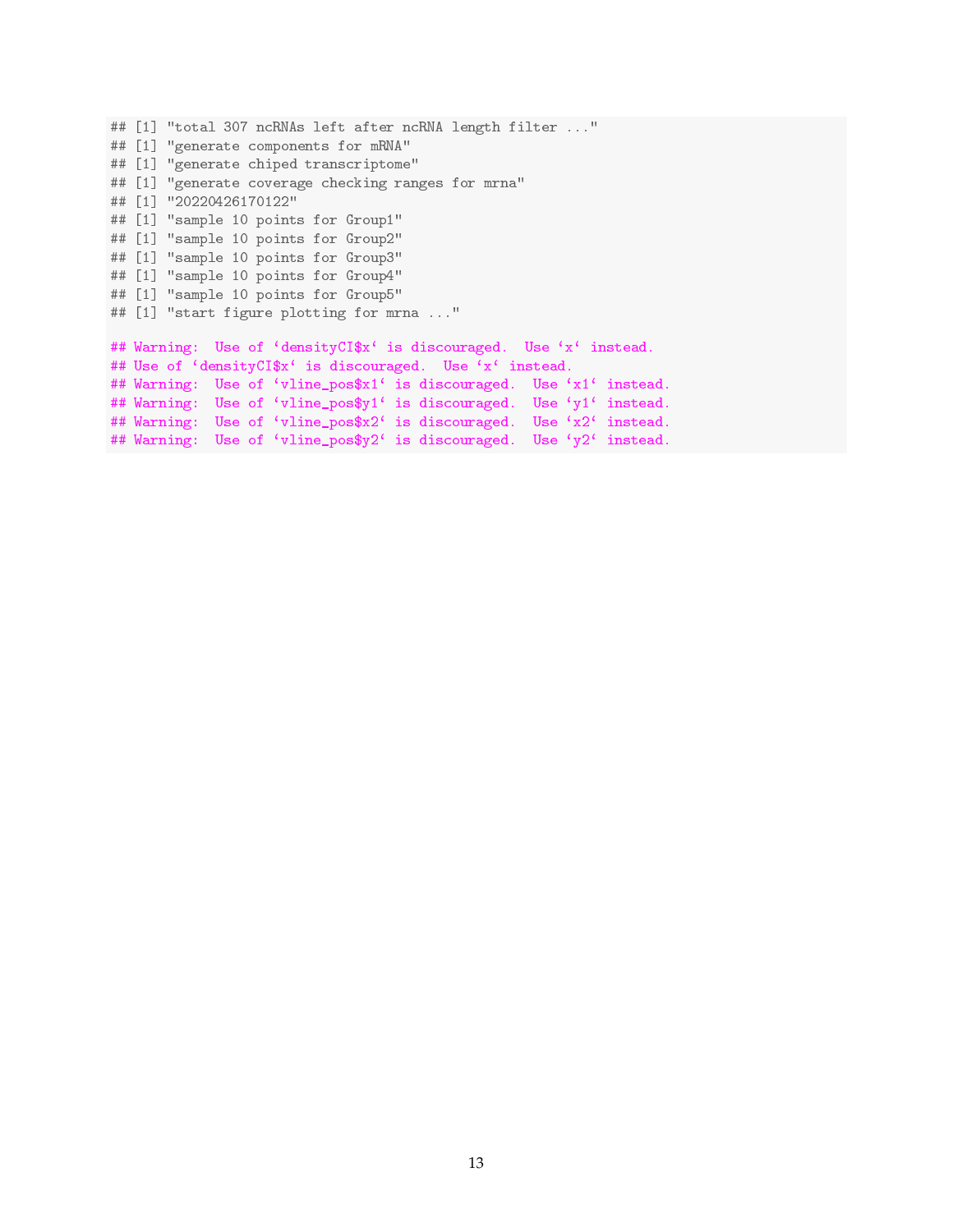

Check the distribution of lncRNA components in the transcriptome

```
GuitarPlot(txTxdb = txdb,
                stGRangeLists = landmark[9:11],pltTxType = c("ncrna"),
                enableCI = FALSE
)
## [1] "20220426170135"
## [1] "There are 2946 transcripts of 2946 genes in the genome."
## [1] "total 2946 transcripts extracted ..."
## [1] "total 2719 transcripts left after ambiguity filter ..."
## [1] "total 2719 transcripts left after check chromosome validity ..."
## [1] "total 1342 mRNAs left after component length filter ..."
## [1] "total 307 ncRNAs left after ncRNA length filter ..."
```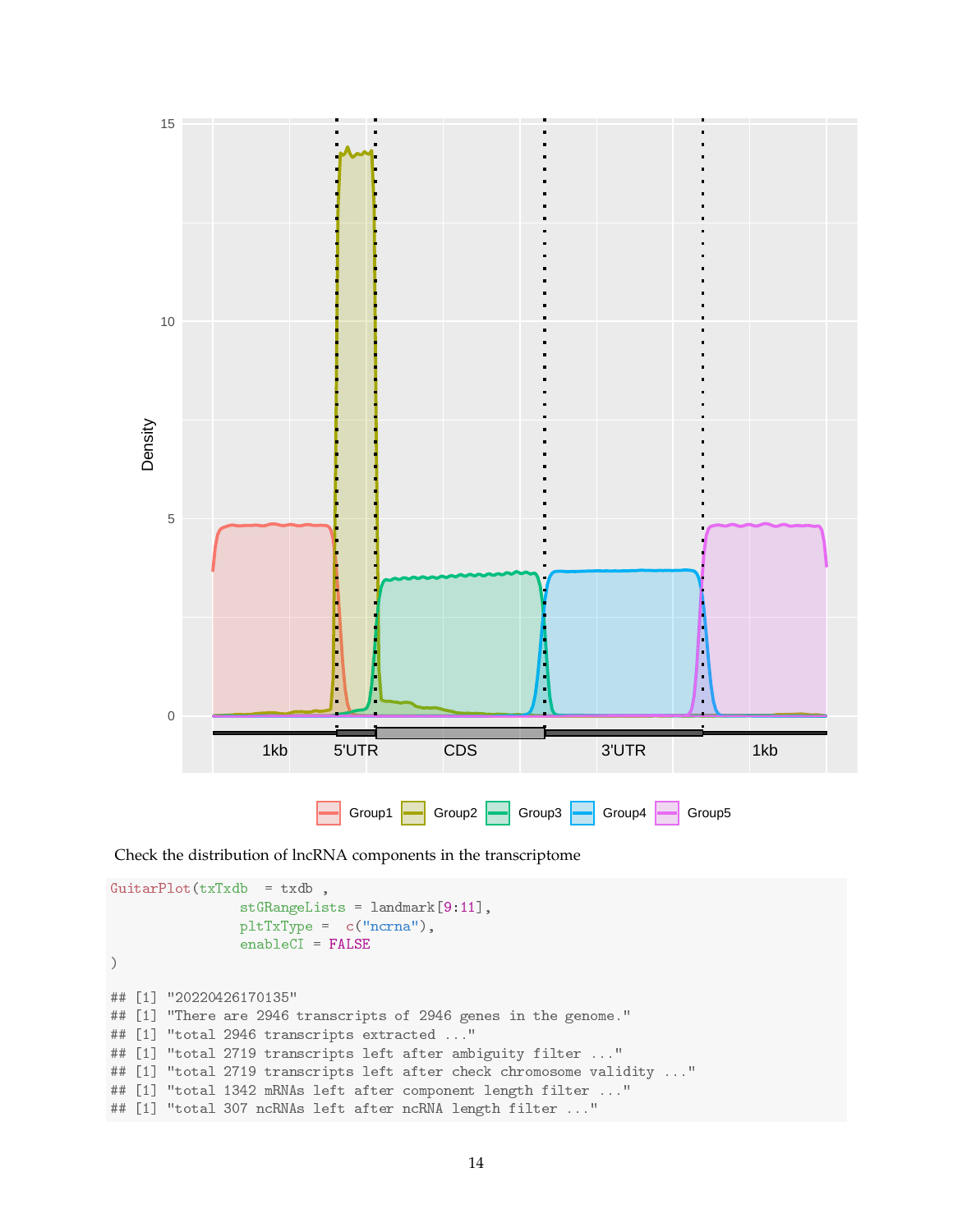```
## [1] "generate components for lncRNA"
## [1] "generate chiped transcriptome"
## [1] "generate coverage checking ranges for ncrna"
## [1] "20220426170147"
## [1] "sample 10 points for Group1"
## [1] "sample 10 points for Group2"
## [1] "sample 10 points for Group3"
## [1] "start figure plotting for ncrna ..."
## Warning: Use of 'densityCI$x' is discouraged. Use 'x' instead.
## Use of 'densityCI$x' is discouraged. Use 'x' instead.
## Warning: Use of 'vline_pos$x1' is discouraged. Use 'x1' instead.
## Warning: Use of 'vline_pos$y1' is discouraged. Use 'y1' instead.
## Warning: Use of 'vline_pos$x2' is discouraged. Use 'x2' instead.
## Warning: Use of 'vline_pos$y2' is discouraged. Use 'y2' instead.
```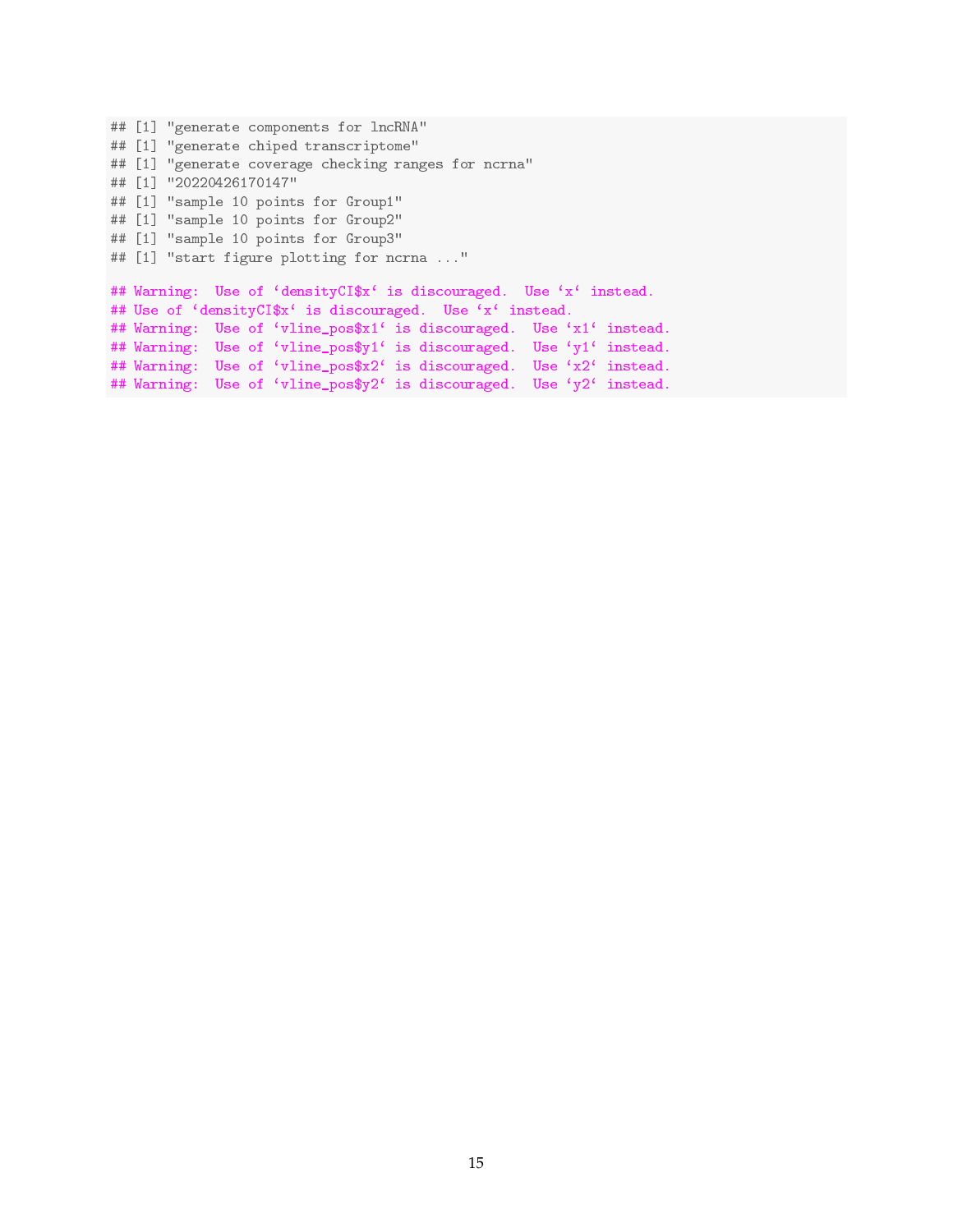

# **6 Session Information**

```
sessionInfo()
## R version 4.2.0 RC (2022-04-19 r82224)
## Platform: x86_64-pc-linux-gnu (64-bit)
## Running under: Ubuntu 20.04.4 LTS
##
## Matrix products: default
## BLAS: /home/biocbuild/bbs-3.15-bioc/R/lib/libRblas.so
## LAPACK: /home/biocbuild/bbs-3.15-bioc/R/lib/libRlapack.so
```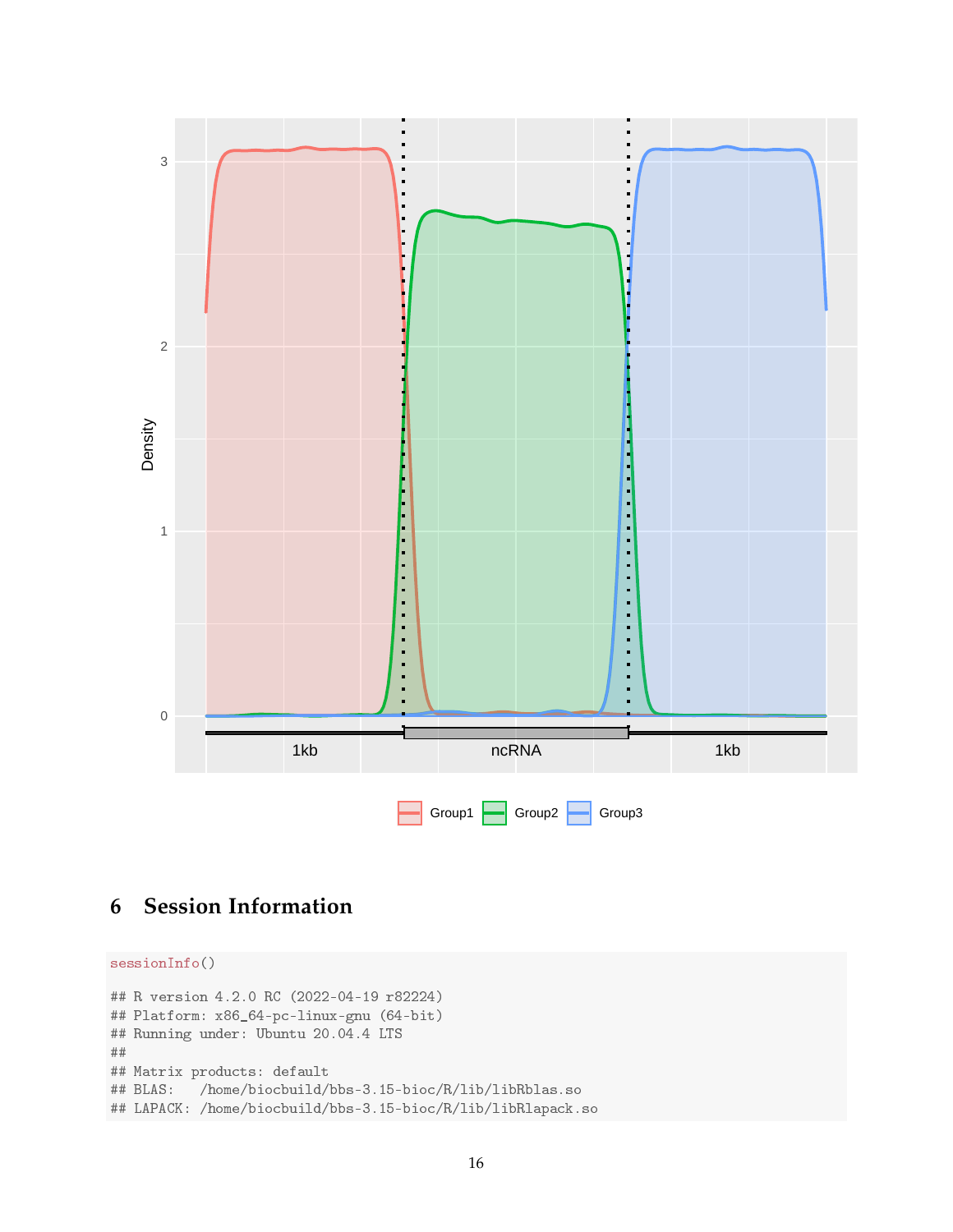```
## locale:
## [1] LC_CTYPE=en_US.UTF-8 LC_NUMERIC=C
## [3] LC_TIME=en_GB LC_COLLATE=C
## [5] LC_MONETARY=en_US.UTF-8 LC_MESSAGES=en_US.UTF-8
## [7] LC_PAPER=en_US.UTF-8 LC_NAME=C
## [9] LC_ADDRESS=C LC_TELEPHONE=C
## [11] LC_MEASUREMENT=en_US.UTF-8 LC_IDENTIFICATION=C
##
## attached base packages:
## [1] stats4 stats graphics grDevices utils
## [6] datasets methods base
##
## other attached packages:
## [1] Guitar_2.12.0 dplyr_1.0.8
## [3] ggplot2_3.3.5 magrittr_2.0.3
## [5] rtracklayer_1.56.0 GenomicFeatures_1.48.0
## [7] AnnotationDbi_1.58.0 Biobase_2.56.0
## [9] GenomicRanges_1.48.0 GenomeInfoDb_1.32.0
## [11] IRanges_2.30.0 S4Vectors_0.34.0
## [13] BiocGenerics_0.42.0 knitr_1.38
##
## loaded via a namespace (and not attached):
## [1] MatrixGenerics_1.8.0 httr_1.4.2
## [3] bit64_4.0.5 assertthat_0.2.1
## [5] highr_0.9 BiocFileCache_2.4.0
## [7] blob_1.2.3 GenomeInfoDbData_1.2.8
## [9] Rsamtools_2.12.0 yaml_2.3.5
## [11] progress_1.2.2 pillar_1.7.0
## [13] RSQLite_2.2.12 lattice_0.20-45
## [15] glue_1.6.2 digest_0.6.29
## [17] XVector_0.36.0 colorspace_2.0-3
## [19] Matrix_1.4-1 XML_3.99-0.9
## [21] pkgconfig_2.0.3 biomaRt_2.52.0
## [23] zlibbioc_1.42.0 purrr_0.3.4
## [25] scales_1.2.0 BiocParallel_1.30.0
## [27] tibble_3.1.6 KEGGREST_1.36.0
## [29] farver_2.1.0 generics_0.1.2
## [31] ellipsis_0.3.2 withr_2.5.0
## [33] cachem_1.0.6 SummarizedExperiment_1.26.0
## [35] cli_3.3.0 crayon_1.5.1
## [37] memoise_2.0.1 evaluate_0.15
## [39] fansi_1.0.3 xml2_1.3.3
## [41] textshaping_0.3.6 tools_4.2.0
## [43] prettyunits_1.1.1 hms_1.1.1
## [45] BiocIO_1.6.0 lifecycle_1.0.1
## [47] matrixStats_0.62.0 stringr_1.4.0
## [49] munsell_0.5.0 DelayedArray_0.22.0
## [51] Biostrings_2.64.0 compiler_4.2.0
## [53] systemfonts_1.0.4 rlang_1.0.2
## [55] grid_4.2.0 RCurl_1.98-1.6
## [57] rjson_0.2.21 rappdirs_0.3.3
## [59] labeling_0.4.2 bitops_1.0-7
## [61] restfulr_0.0.13 gtable_0.3.0
```
##